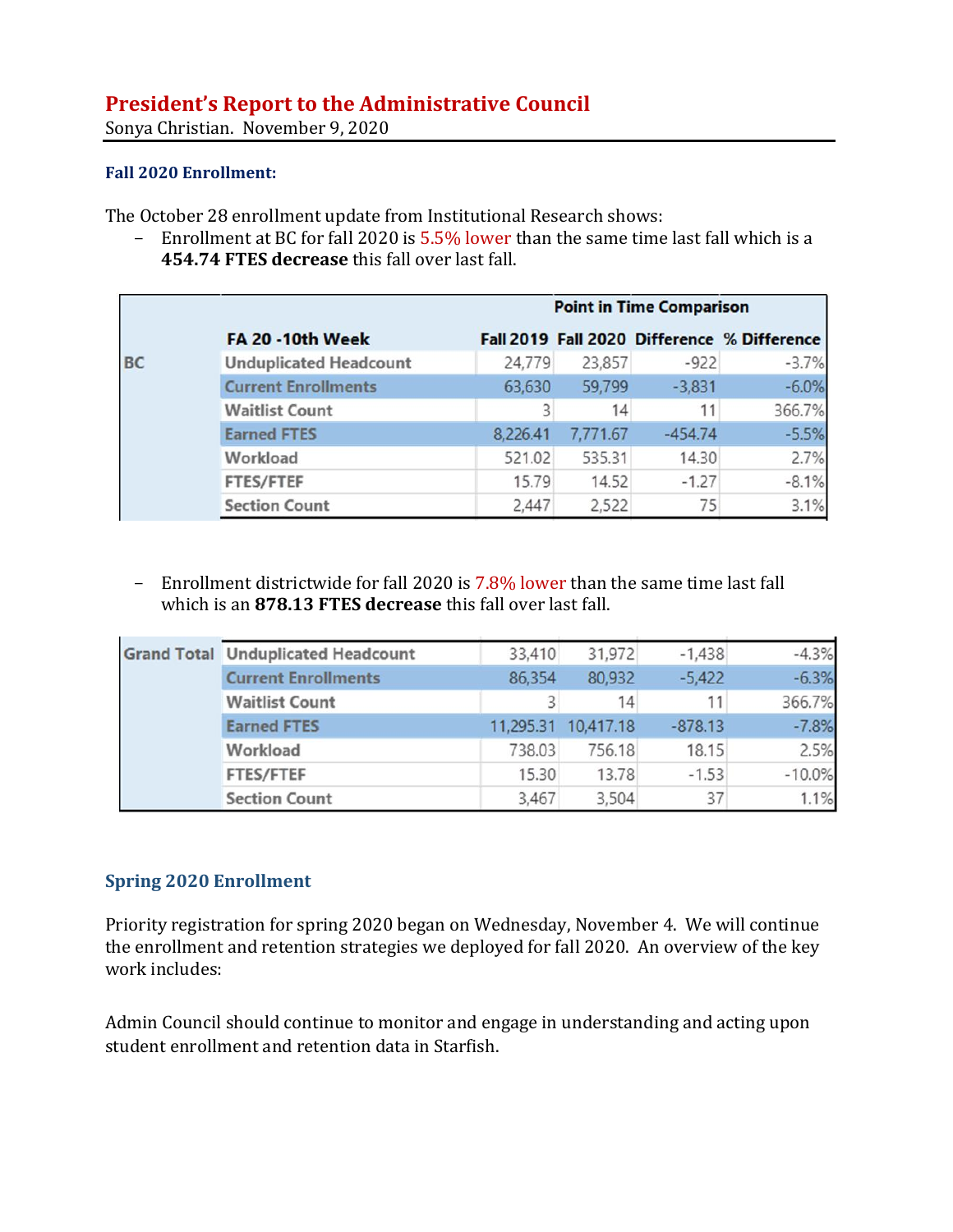# **Data Snippet: Improving On-Path Percentage**

Since introducing the Program Pathways Mapper, BC has improved students' "on-path" percentage. This is a strong indicator that improved access to program maps combined with improved advising supports like the introduction of Starfish, has advanced our equity agenda. Among students pursuing an ADT, white students increased their on-path percentage by 11 percentage points while Black students increased by 15 percentage points and Latinx students increased by 18 percentage points.



## **Chancellor Oakley & CCC Board of Governors Visit Bakersfield College**

On Monday, October 26, Chancellor Eloy Oakley, administrators from the California Community Colleges Chancellor's Office, and members of the Board of Governors made a virtual visit to BC to meet with students, faculty, staff, and members of the community.



The event started with an internal meeting highlighting BC students in Umoja, MESA, Early College, and more. Visit the CCCCO Virtual Listening Tour page for more details about the Chancellor's Office meeting.

The Chancellor's Office concluded their visit with a virtual town hall featuring Chancellor Oakley, President Christian, and Tom Burke. Chancellor Oakley shared about his office's Vision for Success, outlining goals to help us hold ourselves accountable for student performance. Chancellor Oakley answered questions about adult education, his personal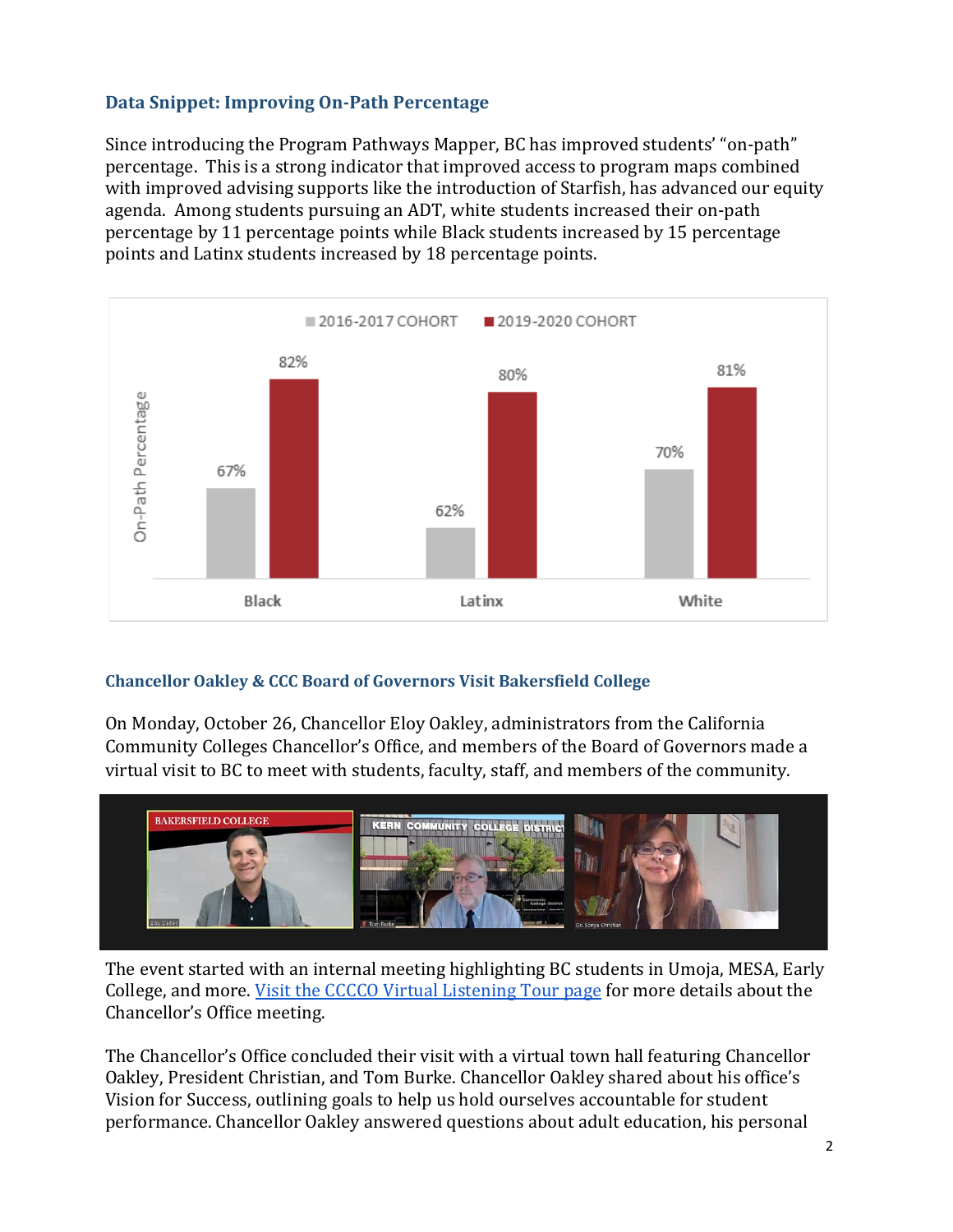history as an administrator at Long Beach City College, technology infrastructure at community colleges, and more. He then presented BC with a Certificate of Recognition and a significant donation to the food pantry.

This donation will address increasing food insecurity among Bakersfield College students amid the pandemic. BC's Office of Institutional Effectiveness surveyed students and found 45% of BC students reported food insecurity per the Hope for College's methodology. Bakersfield College's Renegade Pantry has transitioned to a drive-thru service and partnered with food services and local organizations to ensure continuity of this important service as high unemployment continues to affect our community.



# **Finish Line Scholars**

Before Chancellor Oakley's visit, the Chancellor's Office and the Foundation for California Community Colleges announced that BC was one of the recipients of the Finish Line Scholars fund, a \$100 million pledge distributed to 34 community colleges over 20 years. The Finish Line Scholars program provides scholarships to students who are halfway through their education plan of completing a degree or transferring to a 4-year university. Funding for the program was provided through a gift from the Jay Pritzker Foundation.

# **Ruth Bader Ginsburg's Legacy: Fight for the Things You Care About**

Faculty leadership from the Women's History and More Committee and the BC Pre-Law Club partnered with President Christian to compile a tribute to the life of Supreme Court Justice Ruth Bader-Ginsburg that premiered on Thursday, October 29, live at 5:30 p.m on  $BC's$ YouTube channel and Facebook live. The video features Kern County Superior Court Judges Robert Tafoya and Susan Gill, Commissioner Cynthia Loo, and District Attorney Cynthia Zimmer.

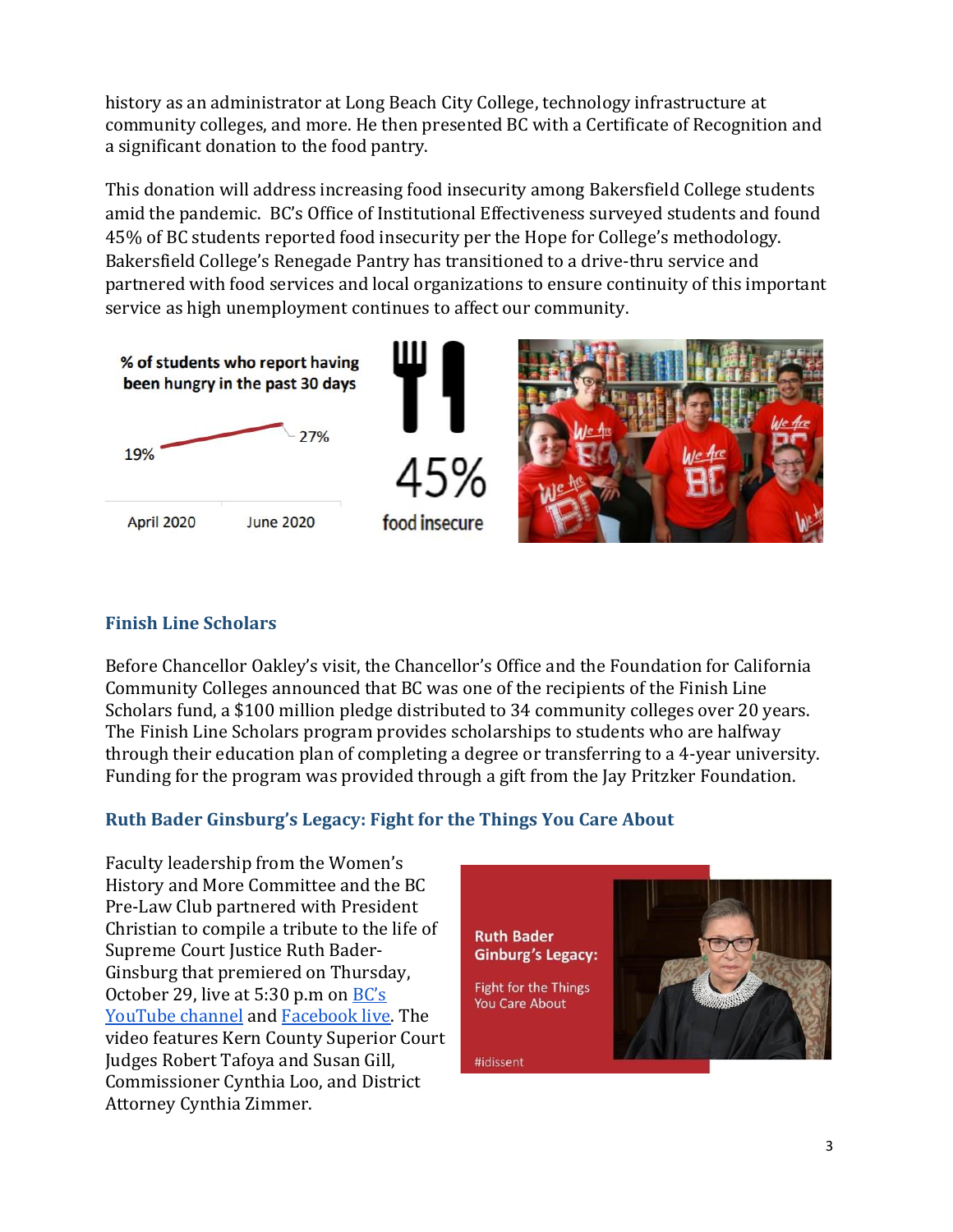# **Project HireUp**

Following a video premiere of Project HireUp: A Community Collaborative to End Homelessness on Thursday, October 15, 14 students graduated with a certificate of achievement from Project HireUp's Homeless to a Job program on Friday, October 16.



Highlights of Project HireUp's success so far:

#### *Cohort #1*

24 students completed a certificate 80% employed upon graduation

#### *Cohort #2*

14 students completed a certificate 65% employed upon graduation

### **Latina Leaders of Kern**

Bakersfield College, BC's Latinas Unidas student organization, and the Latina Leaders of Kern County are hosting a series of webinars on Latinas in Kern County. The first featured Norma Rojas-Mora as the moderator on a discussion on the intricacies of race and relationships with Maria Wright, Sandy Woo-Cater, and Carla Barrientos. The second panel on female dynamics and race relations featured Rebekha Corral and Paula De La Rivera with "T" Johnson, Raji K. Brar, Lauren Skidmore, and January Lau. Last week's panel featured Latinas Unidas advised Brenda Valadez and three BC students - Nikki Teague of Umoja, Edith Mata of LUPE, and Aris Trujillo of Latinas Unidas.

#### Bakersfield College's Latinas Unidas and Latina Leaders of Kern County Present

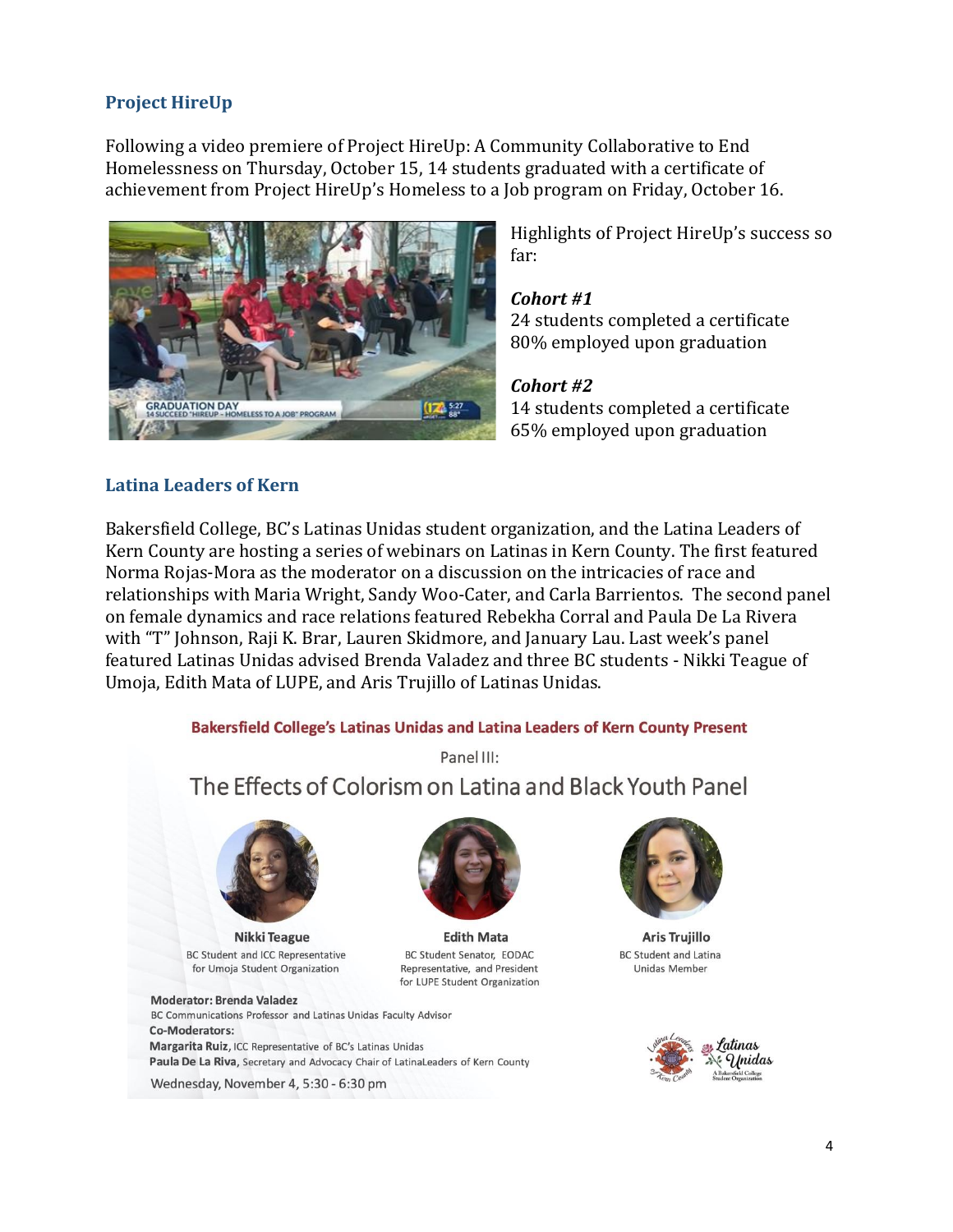## **All-Campus Virtual Seminar on Student Learning**

It's time to develop our Strategic Directions again, so we held our first virtual seminar in this series on student learning. Alex Rockey talked about digital badging as a student learning tool, and Assessment Committee co-chair Brent Wilson explained their approach to measuring student learning. Nick Strobel gave an overview of humanizing learning and social construction of learning, while Erica Menchaca finished with an overview of BC's work in competency-based education. Stay tuned for future virtual seminars oriented around our Strategic Directions.



# **Learning Together with Sara Manuel and Mindy Wilmot**

For the second installment of BC's Learning Together Series on October 15, BC professor of Psychology Sara Manuel gave a clinical perspective to Verna Myers' TED Talk on confronting bias, and our reference librarian Mindy Wilmot shared her thoughts on the New York Times' blunt testimonials from young black man. Please check out our Libguide on cultural competence and help us shape the conversation moving forward.